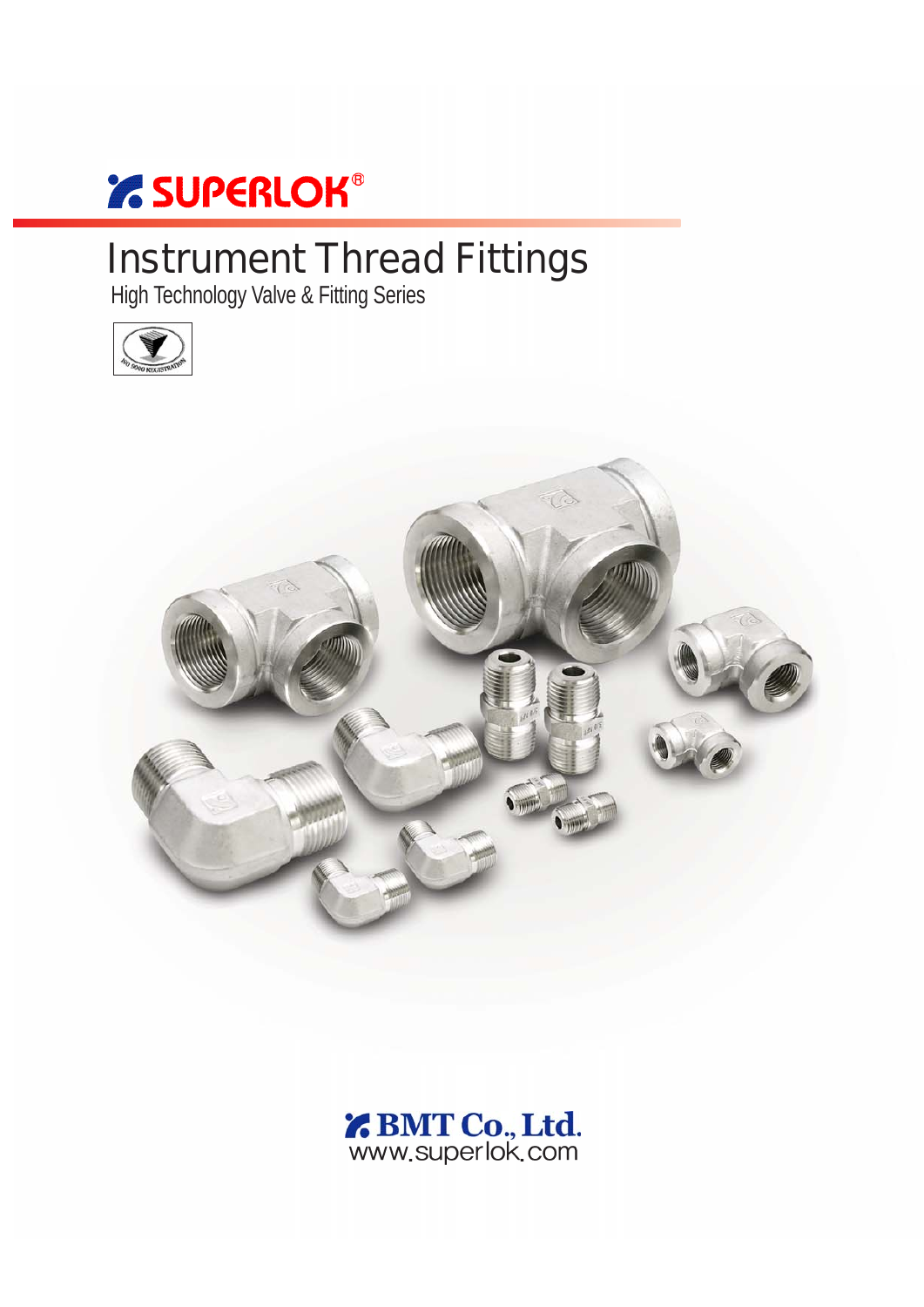**How To Order** 



#### **Pressure Ratings**

|                                  |                           | <b>316 Stainless Steel</b> |     |               | <b>Brass</b> |             |     |               | <b>Carbon Steel</b> |             |     |      |               |
|----------------------------------|---------------------------|----------------------------|-----|---------------|--------------|-------------|-----|---------------|---------------------|-------------|-----|------|---------------|
| <b>Size</b><br><b>Designator</b> | <b>NPT</b><br><b>Size</b> | <b>Male</b>                |     | <b>Female</b> |              | <b>Male</b> |     | <b>Female</b> |                     | <b>Male</b> |     |      | <b>Female</b> |
|                                  |                           | psig                       | bar | psig          | bar          | psig        | bar | psig          | bar                 | psig        | bar | psig | bar           |
|                                  | 1/16                      | 11000                      | 757 | 6700          | 461          | 5500        | 378 | 3300          | 227                 | 11000       | 757 | 6700 | 461           |
| 2                                | 1/8                       | 10000                      | 689 | 6500          | 447          | 5000        | 344 | 3200          | 220                 | 10000       | 689 | 6500 | 447           |
| 4                                | 1/4                       | 8000                       | 551 | 6600          | 454          | 4000        | 275 | 3300          | 227                 | 8000        | 551 | 6600 | 454           |
| 6                                | 3/8                       | 7800                       | 537 | 5300          | 365          | 3900        | 268 | 2600          | 179                 | 7800        | 537 | 5300 | 365           |
| 8                                | 1/2                       | 7700                       | 530 | 4900          | 337          | 3800        | 261 | 2400          | 165                 | 7700        | 530 | 4900 | 337           |
| 12                               | 3/4                       | 7300                       | 502 | 4600          | 316          | 3600        | 248 | 2300          | 158                 | 7300        | 502 | 4600 | 316           |
| 16                               |                           | 5300                       | 365 | 4400          | 303          | 2600        | 179 | 2200          | 151                 | 5300        | 365 | 4400 | 303           |
| 20                               | 11/4                      | 6000                       | 413 | 5000          | 344          | 3000        | 206 | 2500          | 172                 | 6000        | 413 | 5000 | 344           |
| 24                               | 11/2                      | 5000                       | 344 | 4600          | 316          | 2500        | 172 | 2300          | 158                 | 5000        | 344 | 4600 | 316           |
| 32                               | 2                         | 3900                       | 268 | 3900          | 268          | 1900        | 130 | 1900          | 130                 | 3900        | 268 | 3900 | 268           |

Pressure ratings are based on ASME Code for Pressure Piping B31.3, Process Piping with allowable stress 20,000psi for SS316, 10,000psi/Brass, and 20,000psi/ Carbon steel.

To determine pressure ratings in accordance with B31.1, Power Piping:

- 316 Stainless steel material : multiply by 0.94, Carbon steel material : multiply by 0.75, Brass material ratings remain the same To determine kPa, multiply by 6.89

#### **Temperature Rating**

| <b>Material</b>     | <b>Identify</b> | Max. Temperature $F(\mathcal{C})$ |
|---------------------|-----------------|-----------------------------------|
| 316 Stainless Steel | SS              | 1000(537)                         |
| <b>Brass</b>        | R               | 400(204)                          |
| Carbon Steel        | C               | 375(190)                          |

### **Thread Specifications**

| <b>Thread Type</b> | <b>Identify</b> | <b>Specification</b>      |
|--------------------|-----------------|---------------------------|
| <b>NPT</b>         | N               | ASME B1.20.1, SAE AS71051 |
| ISO/BSP (Parallel) | G               | ISO 228, JIS B 0202       |
| ISO/BSP (Tapered)  | R               | ISO 7/1, JIS B 0203       |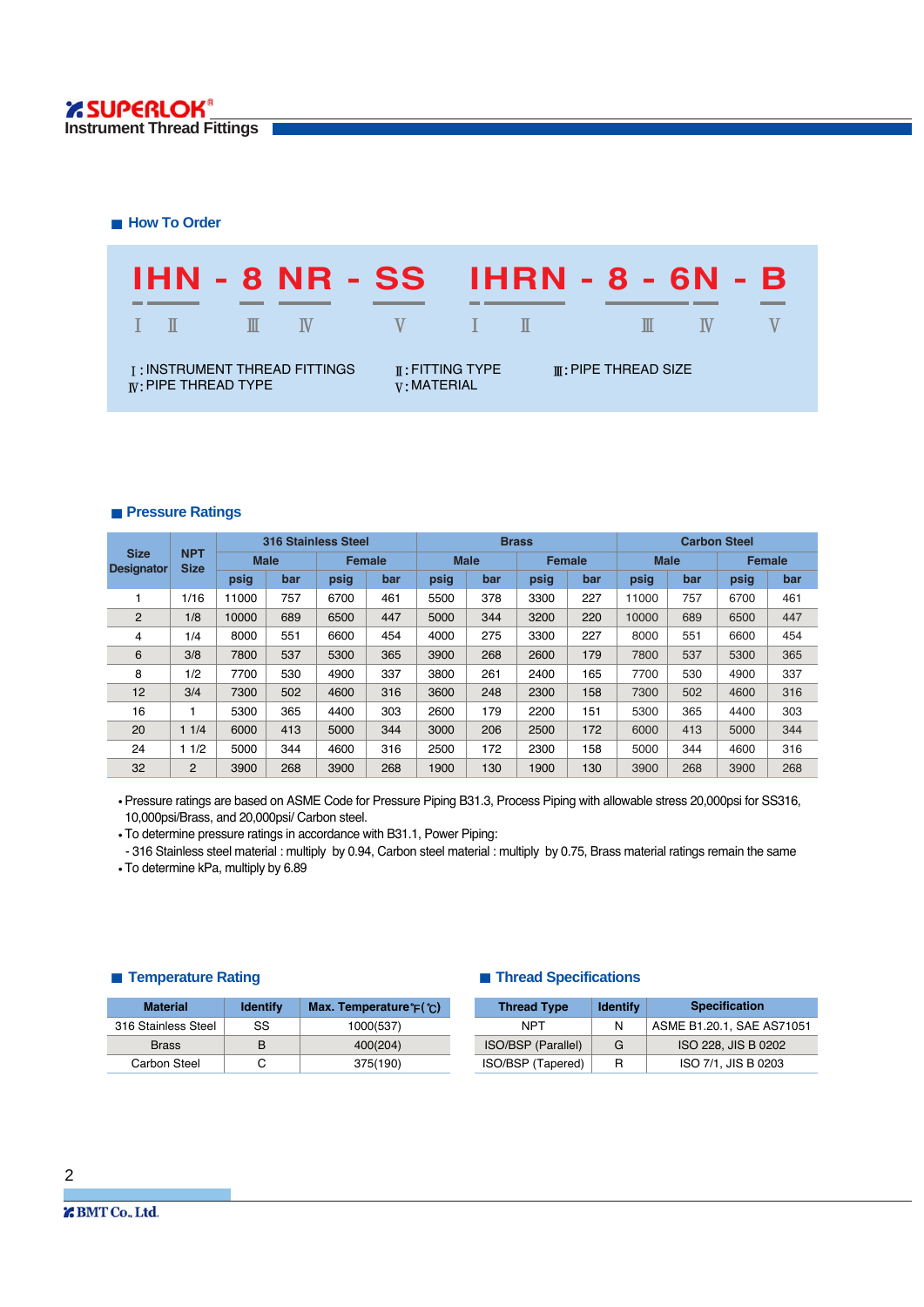ī

### **ICN Close Nipple**

#### **Male NPT Threads**



|                    |                      | Dimension(mm) |      |  |  |
|--------------------|----------------------|---------------|------|--|--|
| <b>Part Number</b> | <b>NPT Pipe Size</b> | A             | Е    |  |  |
| $ICN - 2N$         | 1/8                  | 19.1          | 4.8  |  |  |
| $ICN - 4N$         | 1/4                  | 28.4          | 7.1  |  |  |
| $ICN - 6N$         | 3/8                  | 28.4          | 9.6  |  |  |
| ICN-8N             | 1/2                  | 38.1          | 11.9 |  |  |
| <b>ICN - 12N</b>   | 3/4                  | 38.1          | 15.7 |  |  |
| <b>ICN - 16N</b>   |                      | 47.8          | 22.4 |  |  |

ISO Tapered Threads are available upon request.

### **IHN** Hex Nipple

#### **Male NPT Threads**



| <b>Part Number</b> | <b>NPT</b>       | Dimension(mm) | <b>ISO/BSP Pipe Size</b> |      |           |
|--------------------|------------------|---------------|--------------------------|------|-----------|
|                    | <b>Pipe Size</b> | A             | Е                        | н    | (ISO 7/1) |
| <b>IHN - 2N</b>    | 1/8              | 25.6          | 4.8                      | 11.1 | 1/8       |
| $IHN - 4N$         | 1/4              | 35.6          | 7.1                      | 14.2 | 1/4       |
| <b>IHN - 6N</b>    | 3/8              | 36.3          | 9.6                      | 17.4 | 3/8       |
| $IHN - 8N$         | 1/2              | 46.7          | 11.9                     | 22.2 | 1/2       |
| <b>IHN - 12N</b>   | 3/4              | 46.7          | 15.7                     | 26.9 | 3/4       |
| <b>IHN - 16N</b>   |                  | 58.9          | 22.4                     | 34.9 |           |

**NOTE :** In case of ISO/BSP(ISO 7/1) tapered pipe thread of T\*, The part number should be "NR" instead of "N" Example : IHN-8NR (ISO TATER THREAD)

ISO Tapered Threads are available upon request.

#### **Male NPT to Male ISO Parallel Pipe Threads**

|                    | <b>NPT</b>       | <b>ISO/BSP</b><br><b>Pipe Size</b> |      | Dimension(mm) |      |      |      |  |  |  |
|--------------------|------------------|------------------------------------|------|---------------|------|------|------|--|--|--|
| <b>Part Number</b> | <b>Pipe Size</b> | (ISO 228)                          | A    | B             | C    | Е    | н    |  |  |  |
| <b>IHN - 2NG</b>   | 1/8              | 1/8                                | 27.7 | 7.1           | 13.7 | 4.1  | 14.2 |  |  |  |
| <b>IHN - 4NG</b>   | 1/4              | 1/4                                | 36.8 | 11.2          | 18.0 | 5.8  | 19.1 |  |  |  |
| IHN - 6NG          | 3/8              | 3/8                                | 37.6 | 11.2          | 21.6 | 7.9  | 22.2 |  |  |  |
| <b>IHN-8NG</b>     | 1/2              | 1/2                                | 44.4 | 14.2          | 25.9 | 11.9 | 26.9 |  |  |  |
| <b>IHN - 12NG</b>  | 3/4              | 3/4                                | 49.0 | 15.7          | 32.0 | 15.7 | 33.3 |  |  |  |
| <b>IHN - 16NG</b>  |                  |                                    | 56.6 | 18.3          | 38.9 | 19.8 | 41.2 |  |  |  |

## **IHLN** Hex Long Nipple

#### **Male NPT Threads**



D

|     |                    |                      | Dimension(mm) |      |      |  |  |
|-----|--------------------|----------------------|---------------|------|------|--|--|
|     | <b>Part Number</b> | <b>NPT Pipe Size</b> | A             | Е    | н    |  |  |
|     | $IHLN - 2N$        | 1/8                  | $\star$       | 4.8  | 11.1 |  |  |
|     | $IHLN - 4N$        | 1/4                  | $\star$       | 7.1  | 14.2 |  |  |
|     | IHLN-6N            | 3/8                  | $\star$       | 9.6  | 17.4 |  |  |
|     | IHLN-8N            | 1/2                  | $\star$       | 11.9 | 22.2 |  |  |
| -wi | <b>IHLN - 12N</b>  | 3/4                  | $\star$       | 15.7 | 26.9 |  |  |
|     | <b>IHLN - 16N</b>  |                      | $\star$       | 22.8 | 34.9 |  |  |

**NOTE :** The length of Nipple "A" is defined by user Part Number Example : IHLN - 8N - 100L(length "A" : 100mm)

ISO Tapered Threads are available upon request.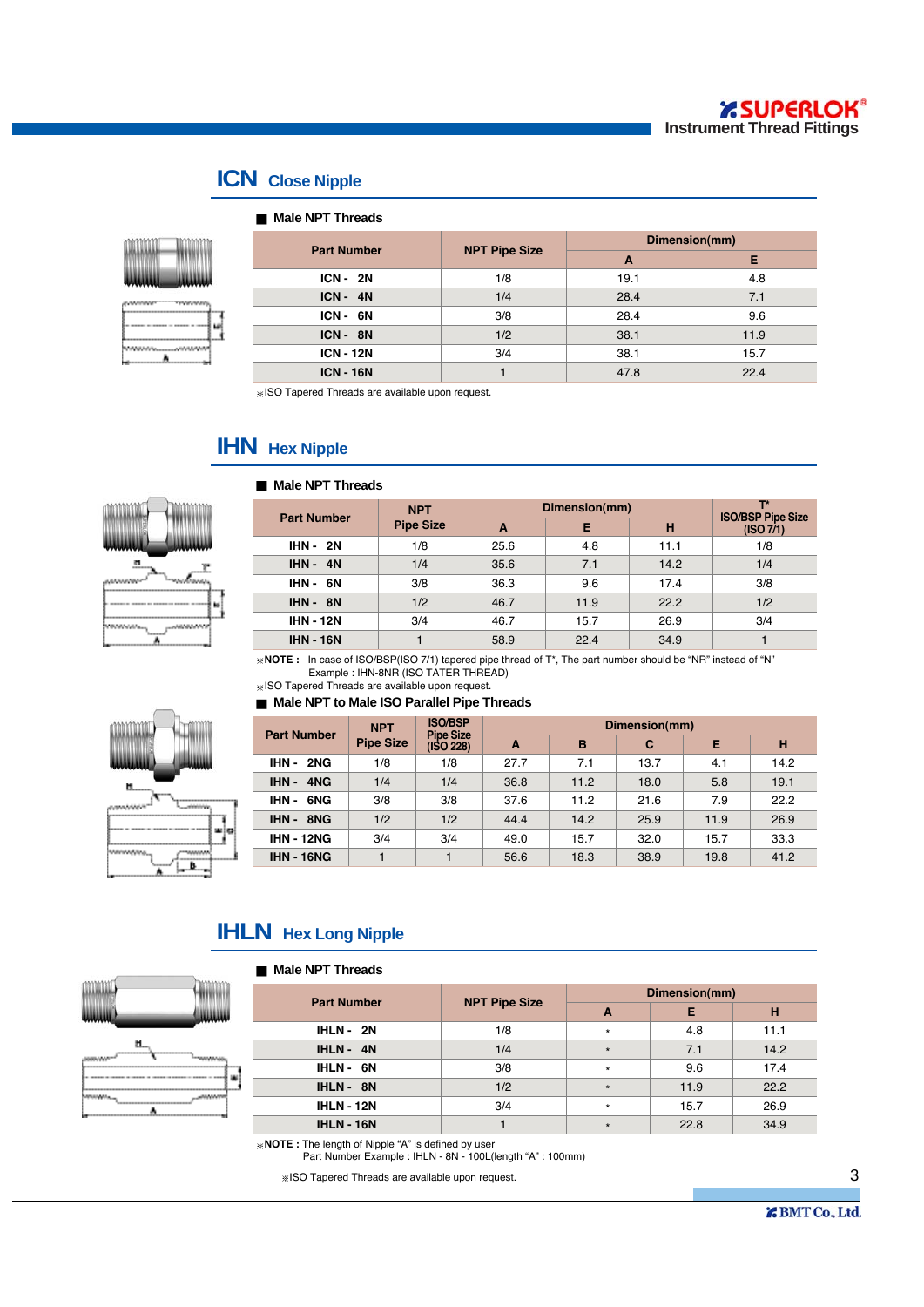### **IHRN** Hex Reducing Nipple



|  | <b>Male NPT Threads</b> |
|--|-------------------------|
|  |                         |

| <b>Part Number</b> | <b>NPT</b>       | <b>Reduced</b>   | Dimension(mm) |      |      |  |  |
|--------------------|------------------|------------------|---------------|------|------|--|--|
|                    | <b>Pipe Size</b> | <b>Pipe Size</b> | $\mathbf{A}$  | Е    | н    |  |  |
| <b>IHRN 2-1N</b>   | 1/8              | 1/16             | 25.6          | 3.0  | 11.1 |  |  |
| <b>IHRN 4-2N</b>   | 1/4              | 1/8              | 31.0          | 4.8  | 14.2 |  |  |
| <b>IHRN 6-2N</b>   | 3/8              | 1/8              | 31.8          | 4.8  | 17.4 |  |  |
| <b>IHRN 6-4N</b>   | 3/8              | 1/4              | 36.3          | 7.1  | 17.4 |  |  |
| <b>IHRN 8-2N</b>   | 1/2              | 1/8              | 37.3          | 4.8  | 22.2 |  |  |
| <b>IHRN 8-4N</b>   | 1/2              | 1/4              | 41.9          | 7.1  | 22.2 |  |  |
| <b>IHRN 8-6N</b>   | 1/2              | 3/8              | 41.9          | 9.6  | 22.2 |  |  |
| <b>IHRN12 - 4N</b> | 3/4              | 1/4              | 41.9          | 7.1  | 26.9 |  |  |
| <b>IHRN12 - 8N</b> | 3/4              | 1/2              | 46.7          | 11.9 | 26.9 |  |  |
| <b>IHRN16 - 4N</b> | $\mathbf{1}$     | 1/4              | 49.3          | 7.1  | 34.9 |  |  |
| <b>IHRN16 - 8N</b> | 1                | 1/2              | 54.1          | 11.9 | 34.9 |  |  |
| <b>IHRN16-12N</b>  | $\mathbf{1}$     | 3/4              | 54.1          | 15.7 | 34.9 |  |  |

ISO Tapered Threads are available upon request.

## **IA Adapter**





|                    | <b>NPT</b>       | Dimension(mm) | ┱∗<br><b>ISO/BSP Pipe Size</b> |      |           |
|--------------------|------------------|---------------|--------------------------------|------|-----------|
| <b>Part Number</b> | <b>Pipe Size</b> | A             | Е                              | н    | (ISO 7/1) |
| IA - 2N            | 1/8              | 27.9          | 4.8                            | 14.2 | 1/8       |
| $IA - 4N$          | 1/4              | 35.6          | 7.1                            | 19.1 | 1/4       |
| IA - 6N            | 3/8              | 38.4          | 9.6                            | 22.2 | 3/8       |
| $IA - 8N$          | 1/2              | 49.3          | 11.9                           | 26.9 | 1/2       |
| <b>IA - 12N</b>    | 3/4              | 51.3          | 15.7                           | 33.3 | 3/4       |
| <b>IA - 16N</b>    |                  | 57.9          | 22.4                           | 41.2 |           |

**NOTE :** In case of ISO/BSP(ISO 7/1) tapered pipe thread of T\* The part number should be "NR" instead of "N" Example : IA-8NR (ISO TATER THREAD)

ISO Tapered Threads are available upon request.

**Female NPT to Male ISO Parallel Pipe Threads**



| <b>Part Number</b> | <b>NPT</b>       | <b>ISO/BSP</b><br><b>Pipe Size</b> | Dimension(mm) |      |      |      |      |  |  |  |  |
|--------------------|------------------|------------------------------------|---------------|------|------|------|------|--|--|--|--|
|                    | <b>Pipe Size</b> | (ISO 228)                          | A             | B    | C    | Е    | н    |  |  |  |  |
| <b>IA - 2NG</b>    | 1/8              | 1/8                                | 25.1          | 7.1  | 13.7 | 4.1  | 14.2 |  |  |  |  |
| <b>IA - 4NG</b>    | 1/4              | 1/4                                | 33.5          | 11.2 | 18.0 | 5.8  | 19.1 |  |  |  |  |
| IA-6NG             | 3/8              | 3/8                                | 35.8          | 11.2 | 21.6 | 7.9  | 22.2 |  |  |  |  |
| IA-8NG             | 1/2              | 1/2                                | 44.2          | 14.2 | 25.9 | 11.9 | 26.9 |  |  |  |  |
| <b>IA - 12NG</b>   | 3/4              | 3/4                                | 48.0          | 15.7 | 32.0 | 15.7 | 33.3 |  |  |  |  |
| <b>IA - 16NG</b>   |                  |                                    | 53.3          | 18.3 | 38.9 | 19.8 | 41.2 |  |  |  |  |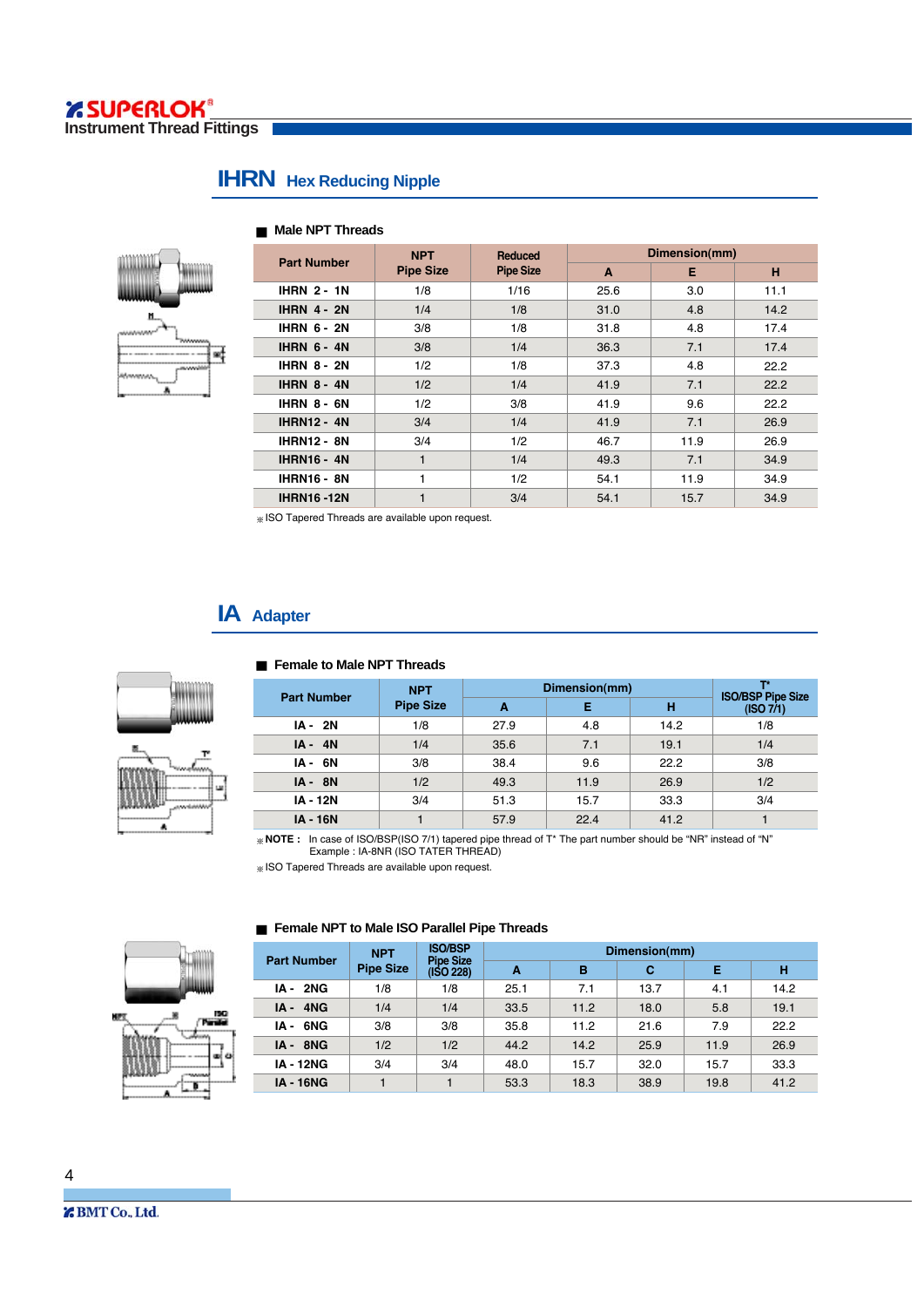

# **IRA Reducing Adapter**

| Male to Female NPT Threads |                  |                  |      |               |      |  |  |  |  |  |
|----------------------------|------------------|------------------|------|---------------|------|--|--|--|--|--|
| <b>Part Number</b>         | <b>Male</b>      | <b>Female</b>    |      | Dimension(mm) |      |  |  |  |  |  |
|                            | <b>Pipe Size</b> | <b>Pipe Size</b> | A    | Е             | н    |  |  |  |  |  |
| <b>IRA 2-4N</b>            | 1/8              | 1/4              | 32.0 | 4.8           | 19.1 |  |  |  |  |  |
| <b>IRA 2 - 6N</b>          | 1/8              | 3/8              | 33.8 | 4.8           | 22.2 |  |  |  |  |  |
| <b>IRA 4 - 6N</b>          | 1/4              | 3/8              | 38.1 | 7.1           | 22.2 |  |  |  |  |  |
| <b>IRA 2 - 8N</b>          | 1/8              | 1/2              | 40.1 | 4.8           | 26.9 |  |  |  |  |  |
| <b>IRA 4 - 8N</b>          | 1/4              | 1/2              | 44.7 | 7.1           | 26.9 |  |  |  |  |  |
| <b>IRA 6 - 8N</b>          | 3/8              | 1/2              | 44.4 | 9.6           | 26.9 |  |  |  |  |  |
| <b>IRA 4-12N</b>           | 1/4              | 3/4              | 47.0 | 7.1           | 33.3 |  |  |  |  |  |
| <b>IRA 6-12N</b>           | 3/8              | 3/4              | 46.2 | 9.6           | 33.3 |  |  |  |  |  |
| <b>IRA 8-12N</b>           | 1/2              | 3/4              | 51.3 | 11.9          | 33.3 |  |  |  |  |  |
| <b>IRA 4-16N</b>           | 1/4              | 1                | 49.8 | 7.1           | 41.2 |  |  |  |  |  |
| <b>IRA 8-16N</b>           | 1/2              | 1                | 54.9 | 11.9          | 41.2 |  |  |  |  |  |
| <b>IRA12-16N</b>           | 3/4              | 1                | 55.1 | 15.7          | 41.2 |  |  |  |  |  |

ISO Tapered Threads are available upon request.

# **IRHB Reducing Hex Bushing**

#### **Male to Female NPT Threads**

|                    | <b>Male</b>                          | <b>Female</b> |      | Dimension(mm) |      |
|--------------------|--------------------------------------|---------------|------|---------------|------|
| <b>Part Number</b> | <b>Pipe Size</b><br><b>Pipe Size</b> |               | A    | E             | н    |
| <b>IRHB 4 - 2N</b> | 1/4                                  | 1/8           | 26.9 | 7.1           | 14.2 |
| <b>IRHB 6 - 2N</b> | 3/8                                  | 1/8           | 21.8 | 8.6           | 17.4 |
| <b>IRHB 6-4N</b>   | 3/8                                  | 1/4           | 30.2 | 9.6           | 19.1 |
| <b>IRHB 8 - 2N</b> | 1/2                                  | 1/8           | 27.4 | 8.6           | 22.2 |
| <b>IRHB 8-4N</b>   | 1/2                                  | 1/4           | 27.4 | 11.4          | 22.2 |
| <b>IRHB 8 - 6N</b> | 1/2                                  | 3/8           | 35.8 | 11.9          | 22.2 |
| <b>IRHB12 - 4N</b> | 3/4                                  | 1/4           | 27.4 | 11.4          | 26.9 |
| <b>IRHB12 - 6N</b> | 3/4                                  | 3/8           | 27.4 | 15.0          | 26.9 |
| <b>IRHB12 - 8N</b> | 3/4                                  | 1/2           | 41.4 | 15.7          | 26.9 |
| <b>IRHB16 - 4N</b> | 1                                    | 1/4           | 34.8 | 11.4          | 34.9 |
| <b>IRHB16 - 6N</b> | 1                                    | 3/8           | 34.8 | 15.0          | 34.9 |
| <b>IRHB16 - 8N</b> |                                      | 1/2           | 34.8 | 18.5          | 34.9 |
| <b>IRHB16-12N</b>  |                                      | 3/4           | 47.0 | 22.4          | 34.9 |

ISO Tapered Threads are available upon request.

## **IHC Hex Coupling**

#### **Female NPT Threads**



| <b>Part Number</b> | <b>Pipe Size</b> | Dimension(mm) |      |      |  |
|--------------------|------------------|---------------|------|------|--|
|                    |                  | A             | Е    | н    |  |
| $IHC - 2N$         | 1/8              | 20.6          | 8.6  | 14.2 |  |
| $IHC - 4N$         | 1/4              | 30.2          | 11.4 | 19.1 |  |
| $IHC - 6N$         | 3/8              | 33.3          | 15.0 | 22.2 |  |
| $IHC - 8N$         | 1/2              | 39.6          | 18.5 | 26.9 |  |
| <b>IHC - 12N</b>   | 3/4              | 41.1          | 23.9 | 33.3 |  |
| <b>IHC - 16N</b>   |                  | 50.8          | 29.7 | 41.2 |  |
|                    |                  |               |      |      |  |

ISO Tapered Threads are available upon request.

5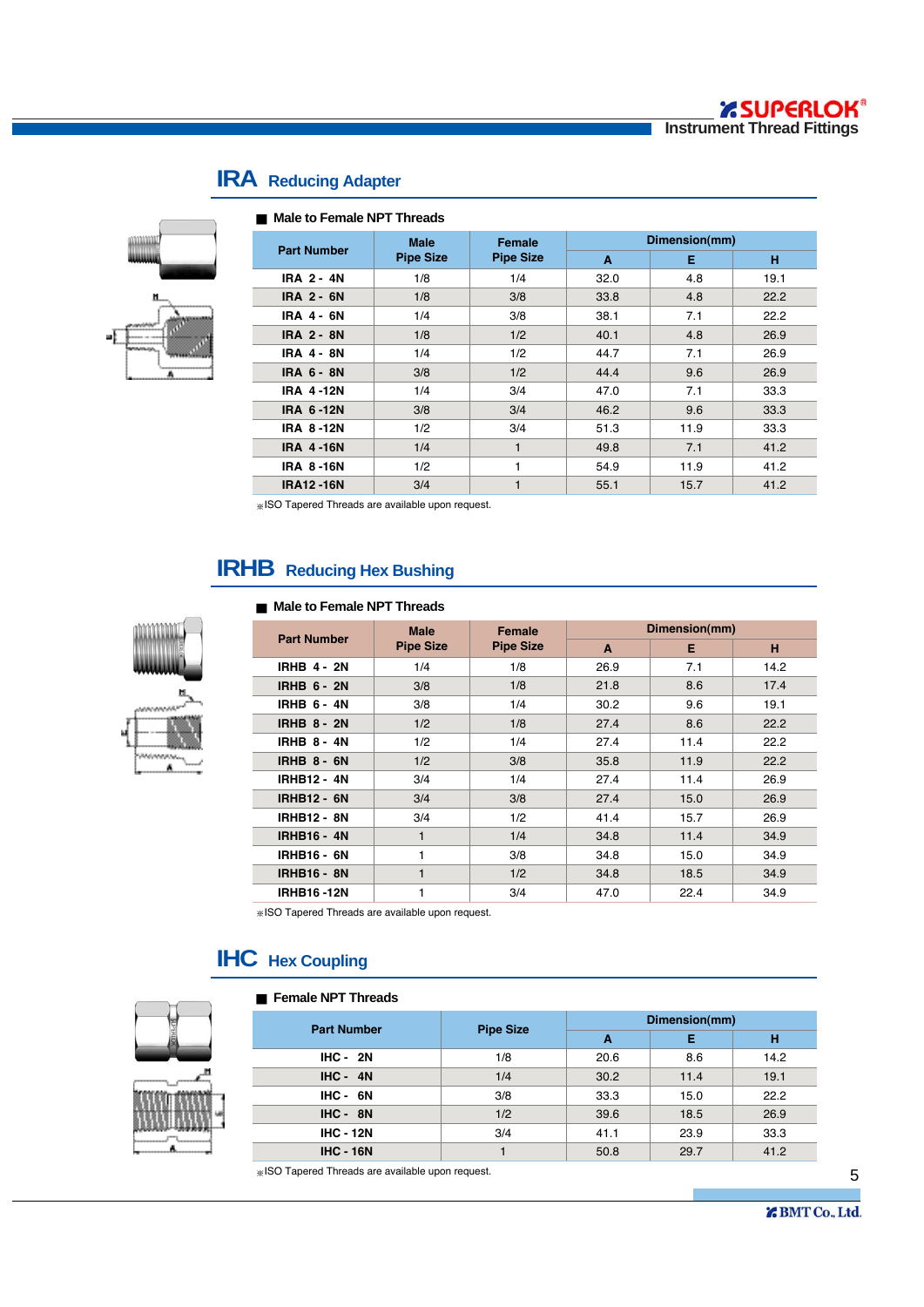# **IHRC Hex Reducing Coupling**

**Female NPT Threads** 

|                    |                  | Reduced          | Dimension(mm) |      |      |  |
|--------------------|------------------|------------------|---------------|------|------|--|
| <b>Part Number</b> | <b>Pipe Size</b> | <b>Pipe Size</b> | A             | Е    | н    |  |
| <b>IHRC 4-2N</b>   | 1/4              | 1/8              | 31.0          | 8.6  | 19.1 |  |
| <b>IHRC 6-4N</b>   | 3/8              | 1/4              | 35.1          | 11.4 | 22.2 |  |
| <b>IHRC 8-2N</b>   | 1/2              | 1/8              | 39.6          | 8.6  | 26.9 |  |
| <b>IHRC 8-4N</b>   | 1/2              | 1/4              | 44.4          | 11.4 | 26.9 |  |
| <b>IHRC 8-6N</b>   | 1/2              | 3/8              | 45.2          | 15.0 | 26.9 |  |
| <b>IHRC12 - 4N</b> | 3/4              | 1/4              | 46.0          | 11.4 | 33.3 |  |
| <b>IHRC12 - 8N</b> | 3/4              | 1/2              | 52.3          | 18.5 | 33.3 |  |
| <b>IHRC16 - 8N</b> |                  | 1/2              | 55.6          | 18.5 | 41.2 |  |
| <b>IHRC16-12N</b>  |                  | 3/4              | 57.2          | 23.9 | 41.2 |  |

ISO Tapered Threads are available upon request.

## **IPG ISO Parallel Gasket**

### **ISO Parallel Copper Gaskets**



| <b>Part Number</b> | <b>Pipe Size</b> | Dimension(mm) |     |      |  |
|--------------------|------------------|---------------|-----|------|--|
|                    |                  | Е             | н   |      |  |
| $IPG - 2$          | 1/8              | 10.2          | 1.0 | 16.0 |  |
| $IPG - 4$          | 1/4              | 13.4          | 1.5 | 19.5 |  |
| $IPG - 6$          | 3/8              | 17.0          | 1.5 | 24.0 |  |
| $IPG - 8$          | 1/2              | 21.2          | 1.5 | 29.0 |  |
| $IPG - 12$         | 3/4              | 27.2          | 2.0 | 34.5 |  |
| $IPG - 16$         |                  | 34.0          | 2.0 | 42.0 |  |

### **IPP** Pipe Plug

#### **Female NPT Threads**



| <b>Part Number</b> | <b>Pipe Size</b><br>1/8<br>1/4<br>3/8<br>1/2<br>3/4 | Dimension(mm) |      |  |
|--------------------|-----------------------------------------------------|---------------|------|--|
|                    |                                                     | A             | н    |  |
| $IPP - 2N$         |                                                     | 19.1          | 11.1 |  |
| $IPP - 4N$         |                                                     | 24.4          | 14.2 |  |
| IPP-6N             |                                                     | 25.1          | 17.4 |  |
| $IPP - 8N$         |                                                     | 30.7          | 22.2 |  |
| <b>IPP - 12N</b>   |                                                     | 30.7          | 26.9 |  |
| <b>IPP - 16N</b>   |                                                     | 38.1          | 34.9 |  |

ISO Tapered Threads are available upon request.

### **IPC Pipe Cap**

#### **Female NPT Threads**

| <b>Part Number</b> | <b>Pipe Size</b> | Dimension(mm) |      |  |  |
|--------------------|------------------|---------------|------|--|--|
|                    |                  | A             | н    |  |  |
| $IPC - 2N$         | 1/8              | 19.1          | 14.2 |  |  |
| $IPC - 4N$         | 1/4              | 23.1          | 19.1 |  |  |
| $IPC - 6N$         | 3/8              | 26.2          | 22.2 |  |  |
| IPC - 8N           | 1/2              | 34.0          | 26.9 |  |  |
| <b>IPC - 12N</b>   | 3/4              | 36.6          | 33.3 |  |  |
| <b>IPC - 16N</b>   |                  | 41.1          | 41.2 |  |  |

ISO Tapered Threads are available upon request.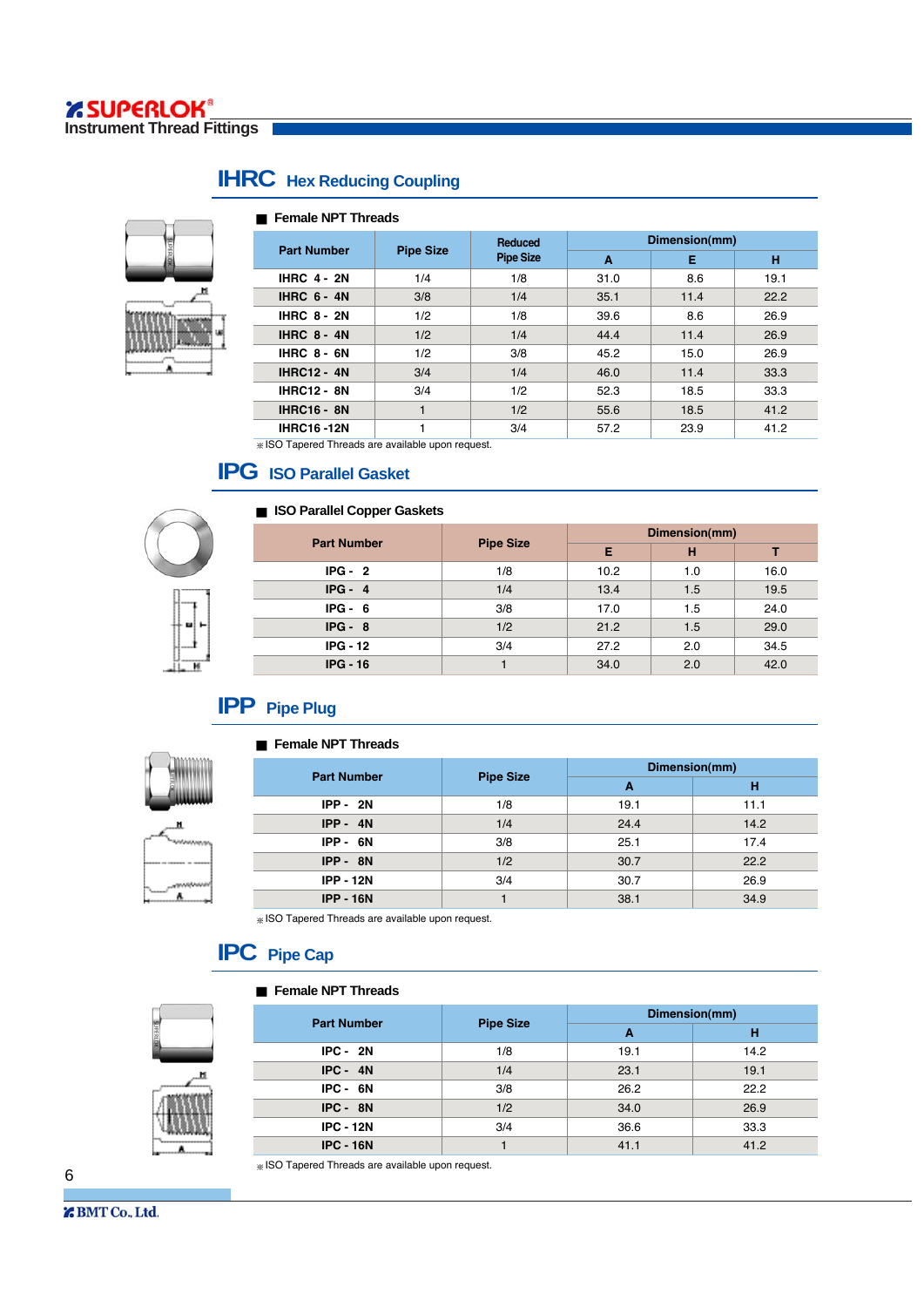# **IFE Female Elbow**



#### **Female NPT Threads**

| <b>Part Number</b> | <b>Pipe Size</b> | Dimension(mm) |      |      |  |
|--------------------|------------------|---------------|------|------|--|
|                    |                  | Е             |      | н    |  |
| <b>IFE - 2N</b>    | 1/8              | 8.6           | 24.0 | 12.7 |  |
| $IFE - 4N$         | 1/4              | 11.4          | 29.0 | 17.5 |  |
| IFE-6N             | 3/8              | 15.0          | 34.5 | 20.6 |  |
| IFE-8N             | 1/2              | 18.5          | 37.0 | 25.4 |  |
| <b>IFE - 12N</b>   | 3/4              | 23.9          | 46.5 | 31.8 |  |
| <b>IFE - 16N</b>   |                  | 29.7          | 48.8 | 42.9 |  |

ISO Tapered Threads are available upon request.

## **ISE Street Elbow**



#### **Female to Male NPT Threads**

|   | ÷ |  |
|---|---|--|
| L |   |  |
|   |   |  |

| <b>Part Number</b> |                  |      |      | Dimension(mm) |      |
|--------------------|------------------|------|------|---------------|------|
|                    | <b>Pipe Size</b> | Е    |      | s             | н    |
| <b>ISE - 2N</b>    | 1/8              | 4.8  | 24.1 | 19.6          | 12.7 |
| $ISE - 4N$         | 1/4              | 7.1  | 29.0 | 26.5          | 17.5 |
| ISE-6N             | 3/8              | 9.6  | 34.5 | 28.2          | 20.6 |
| ISE - 8N           | 1/2              | 11.9 | 37.0 | 35.3          | 25.4 |
| <b>ISE - 12N</b>   | 3/4              | 15.7 | 46.5 | 39.6          | 31.8 |
| <b>ISE - 16N</b>   |                  | 22.4 | 48.8 | 49.2          | 42.9 |

ISO Tapered Threads are available upon request.

## **IRSE Reducing Street Elbow**



#### **Female to Male NPT Threads**

|                     | <b>Male</b><br><b>Female</b> |                  | Dimension(mm) |      |      |      |
|---------------------|------------------------------|------------------|---------------|------|------|------|
| <b>Part Number</b>  | <b>Pipe Size</b>             | <b>Pipe Size</b> | Е             |      | s    | н    |
| <b>IRSE 2-1N</b>    | 1/8                          | 1/16             | 3.0           | 26.4 | 22.1 | 12.7 |
| <b>IRSE 4-2N</b>    | 1/4                          | 1/8              | 4.8           | 29.0 | 22.4 | 17.5 |
| <b>IRSE 6-4N</b>    | 3/8                          | 1/4              | 7.1           | 34.5 | 28.2 | 20.6 |
| IRSE $8 - 4N$       | 1/2                          | 1/4              | 7.1           | 37.0 | 30.5 | 25.4 |
| IRSE 8-6N           | 1/2                          | 3/8              | 9.6           | 37.0 | 30.5 | 25.4 |
| <b>IRSE 12 - 8N</b> | 3/4                          | 1/2              | 11.9          | 46.5 | 39.6 | 31.8 |
| <b>IRSE 16 - 8N</b> |                              | 1/2              | 11.9          | 48.8 | 44.5 | 42.9 |

ISO Tapered Threads are available upon request.

7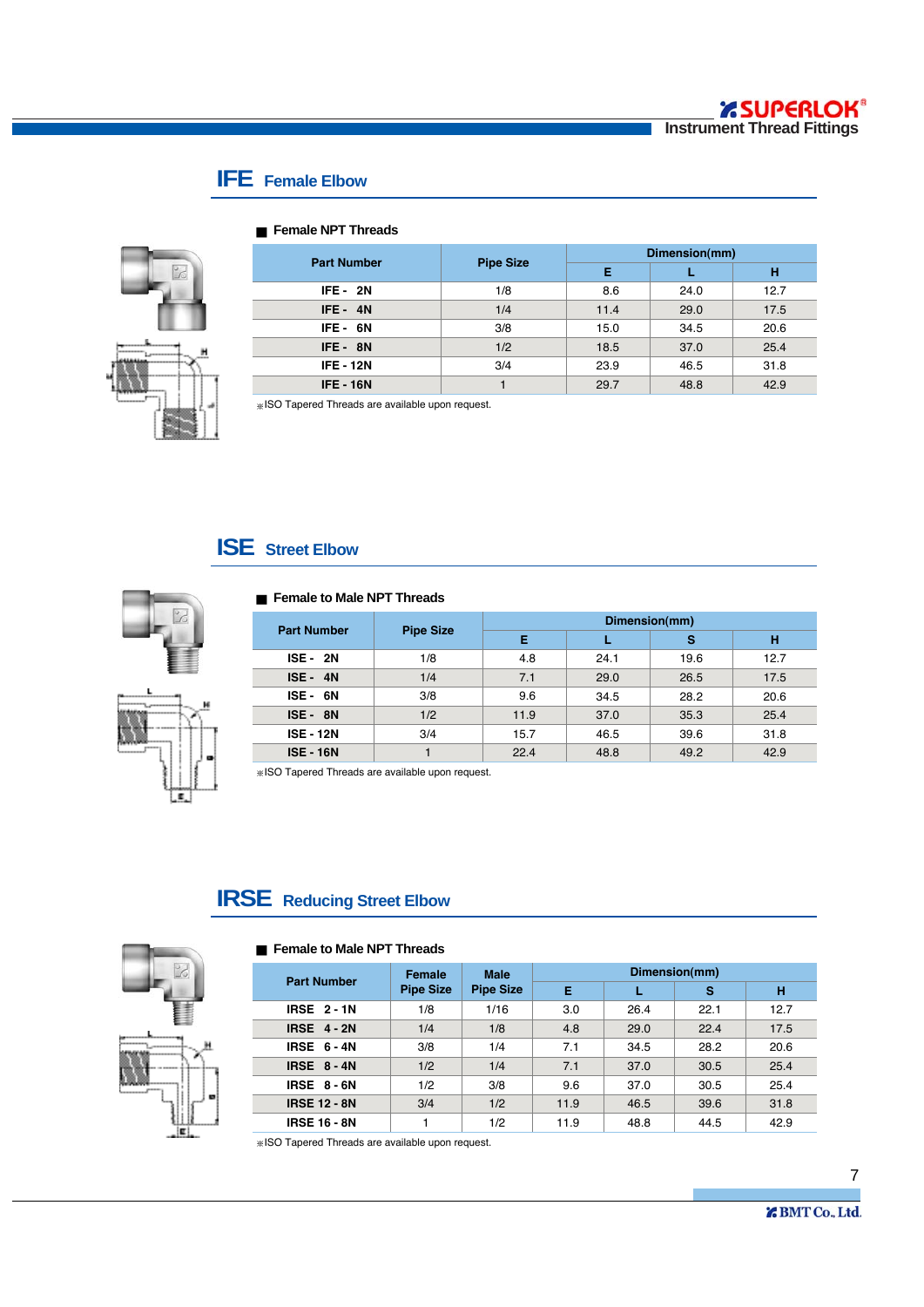### **IME Male Elbow**



| <b>Part Number</b> | <b>Pipe Size</b> | Dimension(mm) |      |      |  |
|--------------------|------------------|---------------|------|------|--|
|                    |                  | Е             |      | н    |  |
| <b>IME - 2N</b>    | 1/8              | 4.8           | 19.1 | 12.7 |  |
| $IME - 4N$         | 1/4              | 7.1           | 24.5 | 12.7 |  |
| $IME - 6N$         | 3/8              | 9.6           | 26.9 | 17.5 |  |
| $IME - 8N$         | 1/2              | 11.9          | 33.2 | 20.6 |  |
| <b>IME - 12N</b>   | 3/4              | 15.7          | 35.3 | 25.4 |  |
| <b>IME - 16N</b>   |                  | 22.4          | 44.5 | 31.8 |  |

### **Male NPT Threads**

ISO Tapered Threads are available upon request.

### **IFT Female Tee**



#### **Female NPT Threads**

| <b>Part Number</b> | <b>Pipe Size</b> | Dimension(mm) |      |      |      |  |  |
|--------------------|------------------|---------------|------|------|------|--|--|
|                    |                  | A             | Е    |      | н    |  |  |
| $IFT - 2N$         | 1/8              | 48.0          | 8.6  | 24.0 | 12.7 |  |  |
| IFT-4N             | 1/4              | 58.0          | 11.4 | 29.0 | 17.5 |  |  |
| IFT-6N             | 3/8              | 69.0          | 15.0 | 34.5 | 20.6 |  |  |
| IFT-8N             | 1/2              | 74.0          | 18.5 | 37.0 | 25.4 |  |  |
| <b>IFT - 12N</b>   | 3/4              | 93.0          | 23.9 | 46.5 | 31.8 |  |  |
| <b>IFT - 16N</b>   |                  | 97.0          | 29.7 | 48.5 | 42.9 |  |  |

ISO Tapered Threads are available upon request.

### **IBT Branch Tee**



#### **Male to Female NPT Threads**

| <b>Part Number</b> | <b>Pipe Size</b> | Dimension(mm) |      |      |      |      |  |
|--------------------|------------------|---------------|------|------|------|------|--|
|                    |                  | A             | Е    |      | s    | н    |  |
| <b>IBT - 2N</b>    | 1/8              | 48.0          | 4.8  | 24.0 | 19.6 | 12.7 |  |
| <b>IBT - 4N</b>    | 1/4              | 58.0          | 7.1  | 29.0 | 26.5 | 17.5 |  |
| IBT - 6N           | 3/8              | 69.0          | 9.6  | 34.5 | 28.2 | 20.6 |  |
| IBT-8N             | 1/2              | 74.0          | 11.9 | 37.0 | 35.3 | 25.4 |  |
| <b>IBT - 12N</b>   | 3/4              | 93.0          | 15.7 | 46.5 | 39.6 | 31.8 |  |
| <b>IBT - 16N</b>   |                  | 97.0          | 22.4 | 48.5 | 49.2 | 42.9 |  |

 $*$  ISO Tapered Threads are available upon request.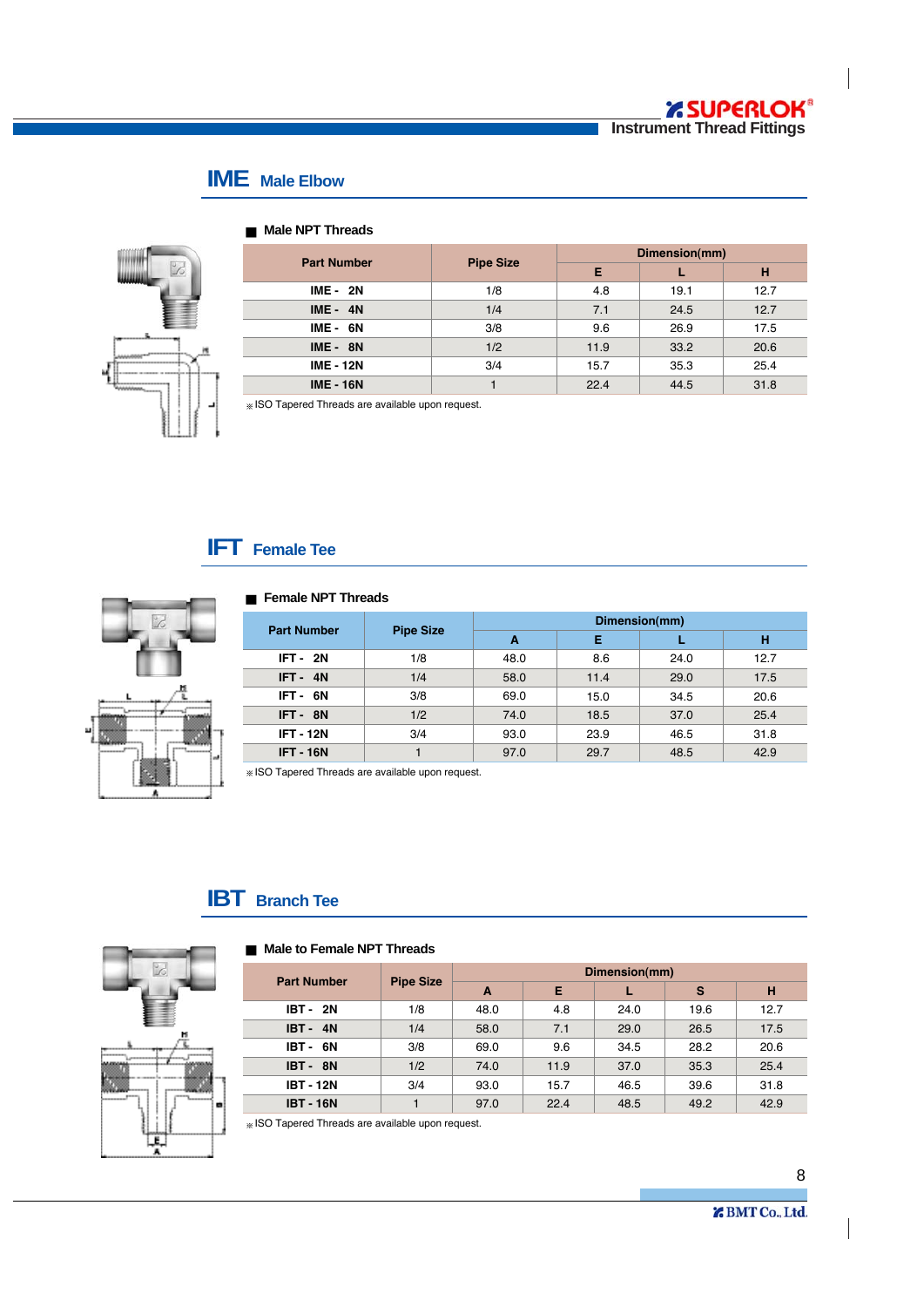# **IRT Run Tee**



### **Male to Female NPT Threads**

| <b>Part Number</b> | <b>Pipe Size</b> | Dimension(mm) |      |      |      |      |  |
|--------------------|------------------|---------------|------|------|------|------|--|
|                    |                  | A             | Е    |      | s    | н    |  |
| <b>IRT - 2N</b>    | 1/8              | 43.6          | 4.8  | 24.0 | 19.6 | 12.7 |  |
| <b>IRT - 4N</b>    | 1/4              | 56.2          | 7.1  | 29.0 | 26.5 | 17.5 |  |
| IRT-6N             | 3/8              | 62.7          | 9.6  | 34.5 | 28.2 | 20.6 |  |
| IRT-8N             | 1/2              | 72.3          | 11.9 | 37.0 | 35.3 | 25.4 |  |
| <b>IRT - 12N</b>   | 3/4              | 86.1          | 15.7 | 46.5 | 39.6 | 31.8 |  |
| <b>IRT - 16N</b>   |                  | 97.7          | 22.4 | 48.5 | 49.2 | 42.9 |  |

ISO Tapered Threads are available upon request.

# **IMT Male Tee**

Ī

 $\overline{a}$ 

### **Male NPT Threads**



| <b>Part Number</b> | <b>Pipe Size</b> | Dimension(mm) |      |      |      |  |
|--------------------|------------------|---------------|------|------|------|--|
|                    |                  | A             | Е    |      | н    |  |
| <b>IMT - 2N</b>    | 1/8              | 38.2          | 4.8  | 19.1 | 12.7 |  |
| $IMT - 4N$         | 1/4              | 49.0          | 7.1  | 24.5 | 12.7 |  |
| IMT-6N             | 3/8              | 53.8          | 9.6  | 26.9 | 17.5 |  |
| $IMT - 8N$         | 1/2              | 66.4          | 11.9 | 33.2 | 20.6 |  |
| <b>IMT - 12N</b>   | 3/4              | 70.6          | 15.7 | 35.3 | 25.4 |  |
| <b>IMT - 16N</b>   |                  | 89.0          | 22.4 | 44.5 | 31.8 |  |

ISO Tapered Threads are available upon request.

### **IFC Female Cross**



#### **Female NPT Threads**

| <b>Part Number</b> | <b>Pipe Size</b> | Dimension(mm) |      |      |      |  |
|--------------------|------------------|---------------|------|------|------|--|
|                    |                  | A             | Е    |      | н    |  |
| $IFC - 2N$         | 1/8              | 48.0          | 8.6  | 24.0 | 12.7 |  |
| $IFC - 4N$         | 1/4              | 58.0          | 11.4 | 29.0 | 17.5 |  |
| IFC - 6N           | 3/8              | 69.0          | 15.0 | 34.5 | 20.6 |  |
| IFC - 8N           | 1/2              | 74.0          | 18.5 | 37.0 | 25.4 |  |
| <b>IFC - 12N</b>   | 3/4              | 93.0          | 23.9 | 46.5 | 31.8 |  |
| <b>IFC - 16N</b>   |                  | 97.0          | 29.7 | 48.5 | 42.9 |  |

ISO Tapered Threads are available upon request.

9

**Z** BMT Co., Ltd.